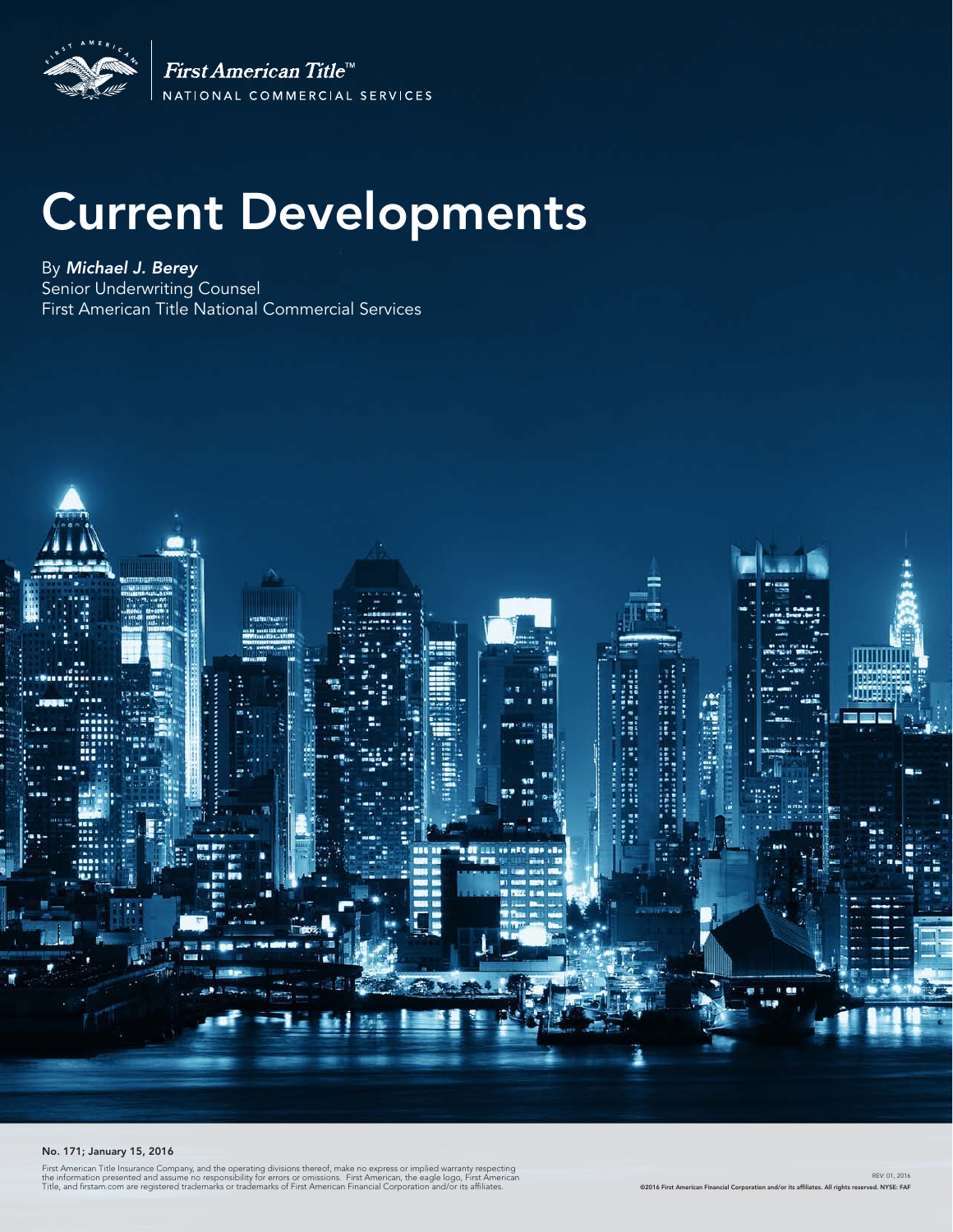## Current Developments First American Title National Commercial Services

#### Adverse Possession

A community garden, being used as such for thirty years on a parcel of land owned at different times by the various Defendants, is known as the Children's Magical Garden. The Garden was run by an unincorporated association of community activists until 2012 when they incorporated the Children's Magical Garden, Inc., a not-for-profit corporation, the Plaintiff in the Action. The Plaintiff sought, among other relief, a declaratory judgment that it had acquired title by adverse possession. The Defendants moved for summary judgment dismissing the complaint. The Defendants asserted that the Plaintiff did not adequately plead the necessary elements of adverse possession and that the Plaintiff did not have standing to bring the action. They further argued that the Plaintiff did not occupy the property for the period required to claim title by adverse possession and could not apply the "tacking" doctrine because the unincorporated association, in possession of the Garden before the Plaintiff was incorporated, could not acquire title.

The Supreme Court, New York County, denied the Defendants' motion, holding that the Plaintiff had standing and had adequately pled a cause of action for adverse possession. In addition, although the unincorporated association could not have acquired title, "[t]he Court of Appeals has held that an unincorporated association can adversely possess a parcel and then incorporate and take title to that property if the requisite requirements are met…" Children's Magical Garden, Inc. v. Norfolk Street Development, LLC, decided November 23, 2015, is posted at http://www.courts.state. ny.us/Reporter/pdfs/2015/2015\_32227.pdf.

#### Condominiums

Among the Defendants were a Homeowners Association and the President of a Condominium. The Association moved to have the complaint dismissed, asserting that the condominium was a necessary party that had not been joined. Under Rule 3211(a)(10) of the Civil Practice Laws and Rules, a party may move for dismissal "in the absence of a person who should be a party." The Order of the Supreme Court, Richmond County granting the motion to dismiss was reversed by the Appellate Division, Second Department. According to the Appellate Division, "by commencing the action against…the president of the Condominium, the plaintiffs joined the Condominium", which is an unincorporated association that cannot sue or be sued in its name. Under General Associations Law Section 13 ("Action or proceeding against unincorporated association"), "[a]n action or special proceeding may be maintained, against the president or treasurer of such an association…" Pascual v. Rustic Woods Homeowners Association Inc., dated December 23, 2015, 2015 NY Slip Op 09415, is posted at http://www.courts.state.ny.us/ reporter/3dseries/2015/2015\_09415.htm.

#### Condominiums/Common Charge Liens

In the foreclosure of a lien for outstanding common charges and fees owed by the Defendant to the Condominium in which her unit is located, the Supreme Court, New York County, denied the Defendant's motion to dismiss. The Appellate Division, First Department, modified the lower court's order by granting the Defendant's motion to dismiss the cause of action claiming late fees for unpaid common charges, holding that the By-Laws of the Condominium do not provide for the charging of late fees for unpaid common charges. However, although the Defendant "recently" paid the common charges for which the lien had been filed, that was not sufficient to dismiss the action. According to the Appellate Division, "plaintiff is entitled to not only the amount claimed in the lien, but also the amount of unpaid common charges and fees that have accrued since the filing of the lien." Board of Managers of the Netherlands Condominium v. Trencher, decided May 7, 2015, is reported at 9 N.Y.S.3d 213.

#### Condominiums & Cooperatives

The New York State Department of Law's Real Estate Finance Bureau issued a "guidance document" dated January 8, 2016 regarding "Small Residential Building No-Action Letters". The Memorandum recites that it was issued "to clarify the procedures for Small Residential Building transactions giving rise to no-action treatment pursuant to the regulations." A Small Residential Building is "[a]ny building containing five or fewer units, with one or more of the units being zoned and designated for residential use." The Memorandum sets forth requirements when applying for no-action letters for "De Facto Condominiums" and "Tenant Sponsored Condominiums". The new procedures apply immediately and affect new

First American Title Insurance Company, and the operating divisions thereof, make no express or implied warranty respecting<br>the information presented and assume no responsibility for errors or omissions. First American end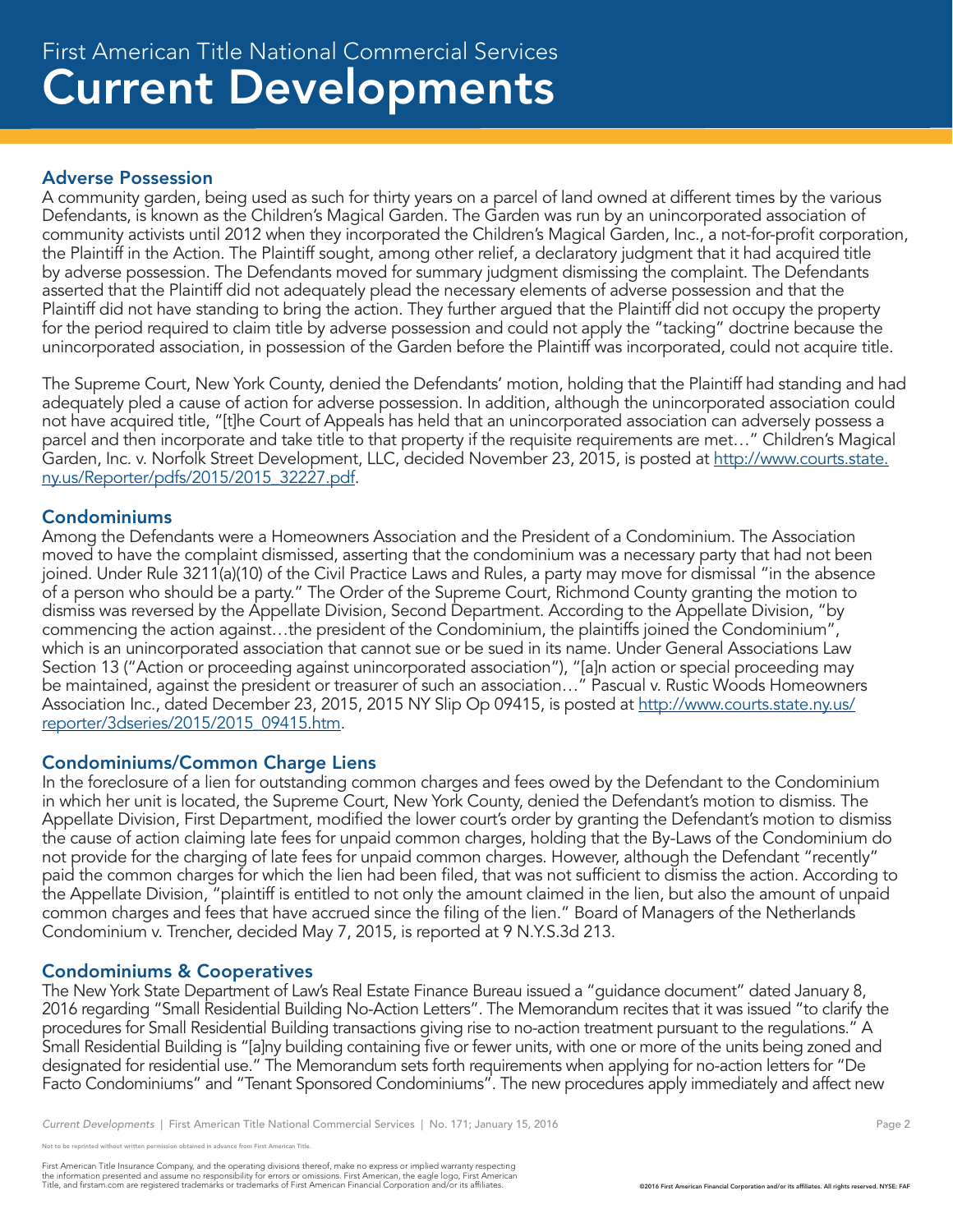and pending applications before the Department. The Memorandum is posted at http://www.ag.ny.gov/pdfs/ref/Small\_ Residential\_Building\_No-Action\_Letters.pdf.

In addition, 13 N.Y.C.R.R. Parts 18, 20, 21, 22, 23, 24 and 25 have been revised effective February 1, 2016 to, as stated in a guidance document issued December 9, 2015 by the Department of Law and updated on December 16, 2015, "require sponsors of cooperative interests in realty to submit to the Department of Law fewer Paper Copies of their Offering Plans and the Amendments and Exhibits thereto. Instead, sponsors must now submit one Paper Copy and one Digital Copy (defined below) of these documents." The Memorandum is posted at http://www.ag.ny.gov/pdfs/ref/12.16.15 Digital Submission Requirements Guidance Document.pdf.

### Constructive Trusts

The Supreme Court, Queens County, in an action for ejectment, awarded judgment to the Defendant on her counterclaim to impose a constructive trust. The Appellate Division, Second Department, affirmed the Order of the lower court. The Defendant contributed money for the purchase of the property and for the making of mortgage payments in reliance on the Plaintiff's implied promise that the Defendant had an interest in the property.

The elements of a constructive trust are the existence of a fiduciary or confidential relationship, a transfer in reliance on an express or implied promise, and unjust enrichment. The Plaintiff contended that a constructive trust should not be imposed because the Defendant never had an interest in the property. However, according to the Appellate Division, "the constructive trust doctrine is not rigidly limited" and "a constructive trust is necessary in this case to satisfy the demands of justice." Liu v. Chen, decided November 12, 2015, is reported at 19 N.Y.S.3d 565.

#### Financial Crimes Enforcement Network ("FinCEN")

A FinCEN news release on January 13, 2016 announced that FinCEN had "issued Geographic Targeting Orders (GTO) that will temporarily require certain U.S. title insurance companies to identify the natural persons behind companies used to pay 'all cash' for high-end residential real estate in the Borough of Manhattan in New York City, New York, and Miami-Dade County, Florida." The GTOs will be effective March 1, 2016 and will expire on August 27, 2016. The news release is posted at https://www.fincen.gov/news\_room/nr/pdf/20160113.pdf.

#### Lien Law

A notice of pendency for the foreclosure of a mechanic's lien was filed on October 13, 2009. Mechanics' liens filed by Defendants in the Action, which would have expired one year after their respective filing dates, were continued under Lien Law Section 17 ("Duration of lien") by the Plaintiff's notice of pendency. The Plaintiff's notice of pendency, however, was not renewed and it expired. The Defendant-property owners sought an Order to remove the Defendants-mechanics' lienors from the Action, and to direct the County Clerk to remove from the land records the notice of pendency filed by the Plaintiff, expired notices of pendency filed by certain of the Defendants-mechanics' lienors, and the Defendants' mechanics' liens. The Supreme Court, Nassau County, denied the motion but its ruling was reversed by the Appellate Division, Second Department. According to the Appellate Division, "…while some of the liens filed by the defendant [mechanics'] lienors were continued by the commencement of the subject action [to foreclose a mechanic's lien] and the plaintiff's filing of a notice of pendency in October 2009, the plaintiff did not seek to extend that notice of pendency within three years from the date of filing, and, thus, the plaintiff's notice of pendency expired in October 2012. [citation omitted] Consequently, any liens filed by the defendant [mechanic's] lienors that were continued by the commencement of this action and the plaintiff's filing of a notice of pendency in October 2009 expired together with that notice of pendency in October 2012." The Plaintiffs requested an extension of the notice of pendency after it had expired, but "the plaintiff could not revive the lapsed notice of pendency." Thompson Brothers Pile Corp. v. Rosenblum, decided December 23, 2015, 2015 NY Slip Op 09424, is posted at http://www.courts.state.ny.us/reporter/3dseries/2015/2015\_09424.htm.

### Recording/Nassau and Suffolk Counties

Nassau County Local Law 8-2015 increased the tax block fee charged for recording and indexing each instrument in the Nassau County Clerk's office from \$150 to \$300 for each tax block. In addition, Nassau County Local Law 9-2015

e reprinted without written permission obtained in advance from First American Title.

First American Title Insurance Company, and the operating divisions thereof, make no express or implied warranty respecting<br>the information presented and assume no responsibility for errors or omissions. First American end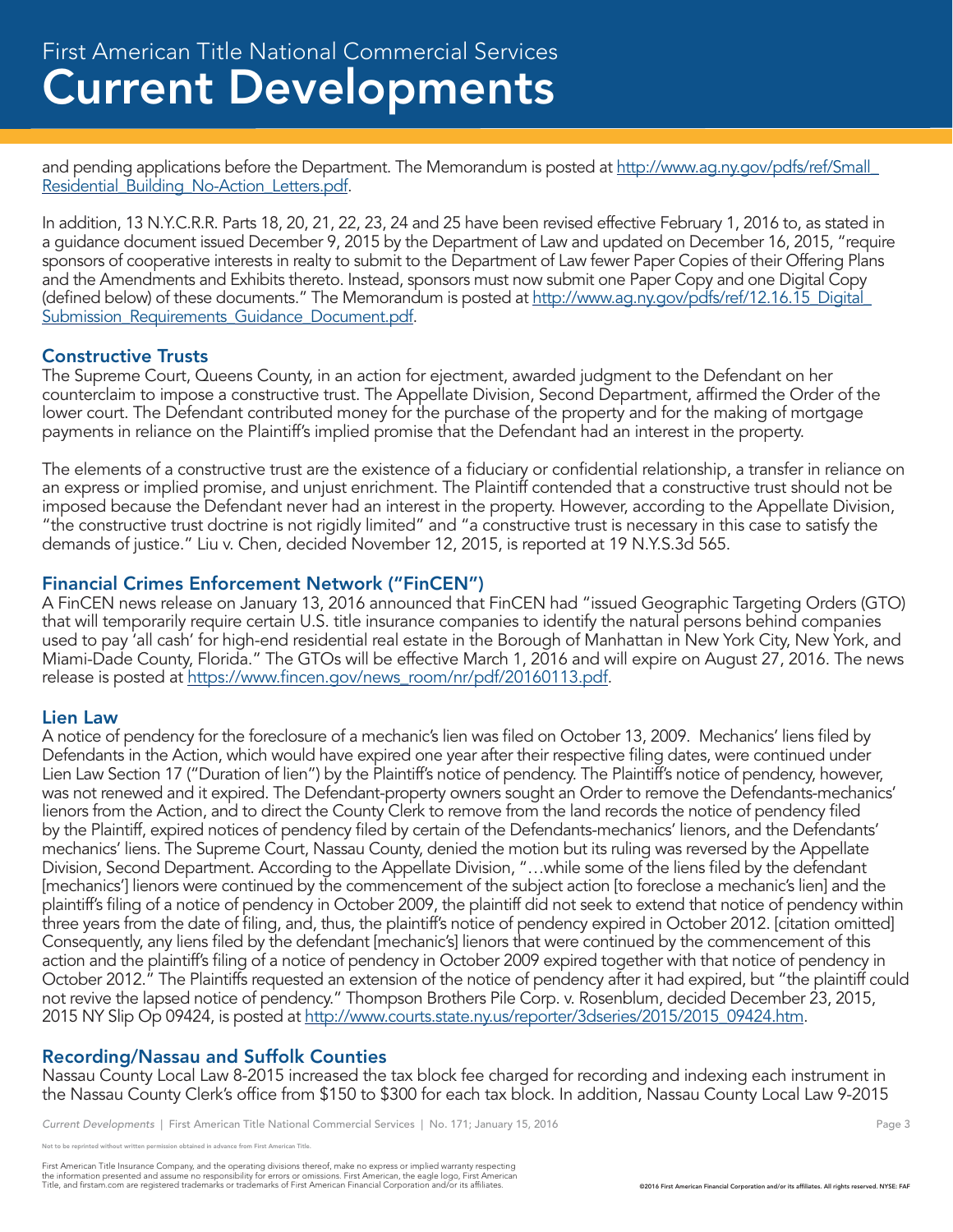authorizes the County Assessor to charge \$225 to verify the tax section, block and lot information on each instrument being submitted for recording in Nassau County. These changes took effect on January 4, 2015.

Suffolk County Local Law 34-2015 increased the fee charged to verify the tax map numbers on each instrument presented for recording or filing in the Suffolk County Clerk's office from \$60 to \$200 per parcel, effective December 18, 2015.

#### Recording Act

Before a mortgage was recorded, the mortgagor deeded the property. Her grantee re-conveyed the property and, four months after the mortgage was recorded, the property was further transferred to Christine Sotomayor and another person. Sotomayor was not named as a defendant in an action to foreclose the mortgage and she was not served with a copy of the summons and complaint. After issuance of the judgment of foreclosure and sale, Sotomayor moved for leave to intervene, to vacate the judgment of foreclosure and sale, and to compel the foreclosing plaintiff to accept her answer. The Supreme Court, Suffolk County, granted her leave to intervene but denied those parts of the motion seeking to vacate the judgment and to compel the plaintiff to accept her answer. The Appellate Division, Second Department, reversed the lower court's Order to the extent it had denied Sotomayor's motion and vacated the foreclosure judgment.

According to the Appellate Division, Sotomayor had "a potentially meritorious defense in this action, despite the fact that the plaintiff's mortgage was recorded before the deed conveying the property to her was recorded, if she can establish that [either or both of the interim grantees] were bona fide purchasers for value who did not have notice of the plaintiff's mortgage when the property was conveyed to them [citation omitted]. This is because a bona fide purchaser for value who acquires title without notice of an unrecorded and unsatisfied mortgage is then able to confer title to a third party, notwithstanding the fact that the third party has notice of facts which would have prevented him or her from acquiring good title from the original grantor." Wachovia Bank, N.A. v. Swenton, decided November 25, 2015, is reported at 20 N.Y.S.3d 405.

#### Reverse Mortgages

The owner of property subject to a reverse mortgage known as a home equity conversion mortgage failed to pay hazard insurance premiums as required under the loan documents. As a result, the Plaintiff-mortgagee declared a default and commenced an action to foreclose the mortgage. The Supreme Court, Ulster County, holding that 24 CFR 206.205(c) precluded the Plaintiff from seeking foreclosure, granted the Defendant's motion for summary judgment. Under Section 206.205(c), "[i]f the mortgagor fails to pay the property charges in a timely manner, and has not elected to have the mortgagee make the payments, the mortgagee may make the payment for the mortgagor and charge the mortgagor's account." (Emphasis added)

The Appellate Division, Third Department, reversed the Order of the lower court. According to the Appellate Division, the goal of facilitating the offering of reverse mortgages "runs against an interpretation of the regulation that would prevent a mortgagee from pursuing whatever permissible remedy it deems appropriate to recover unpaid carrying costs and, indeed, adopting that reading could well have a chilling effect on the willingness of lenders to offer reverse mortgages, We therefore read 24 CFR 206.205(c) as allowing, but not requiring plaintiff to pay carrying charges owed by defendant rather than resorting to foreclosure." Onewest Bank, FSB v. Smith, dated January 7, 2016, is reported at 2016 WL 71508.

#### Statute of Limitations

A deed executed in 2005 by Defendant Serafin Lopez on behalf of 4330 New Utrecht Ave. Corp. ("4330 Corp") purported to convey property actually owned of record by 4326 New Utrecht Ave. Corp. ("4326 Corp.") to Defendant Lopez and his son, the Plaintiff. In 2012, Defendant Lopez executed a deed to himself of the same property on behalf of 4326 Corp. The Plaintiff sought a judgment reforming the 2005 deed, voiding the 2012 deed, and holding that he had a one-half interest in the property on the grounds that the recital of 4330 Corp. in the 2005 deed was a scrivener's error. The Defendants moved for a judgment dismissing the complaint as time-barred by Civil Practice Law and Rules

reprinted without written permission obtained in advance from First American Title.

First American Title Insurance Company, and the operating divisions thereof, make no express or implied warranty respecting<br>the information presented and assume no responsibility for errors or omissions. First American end